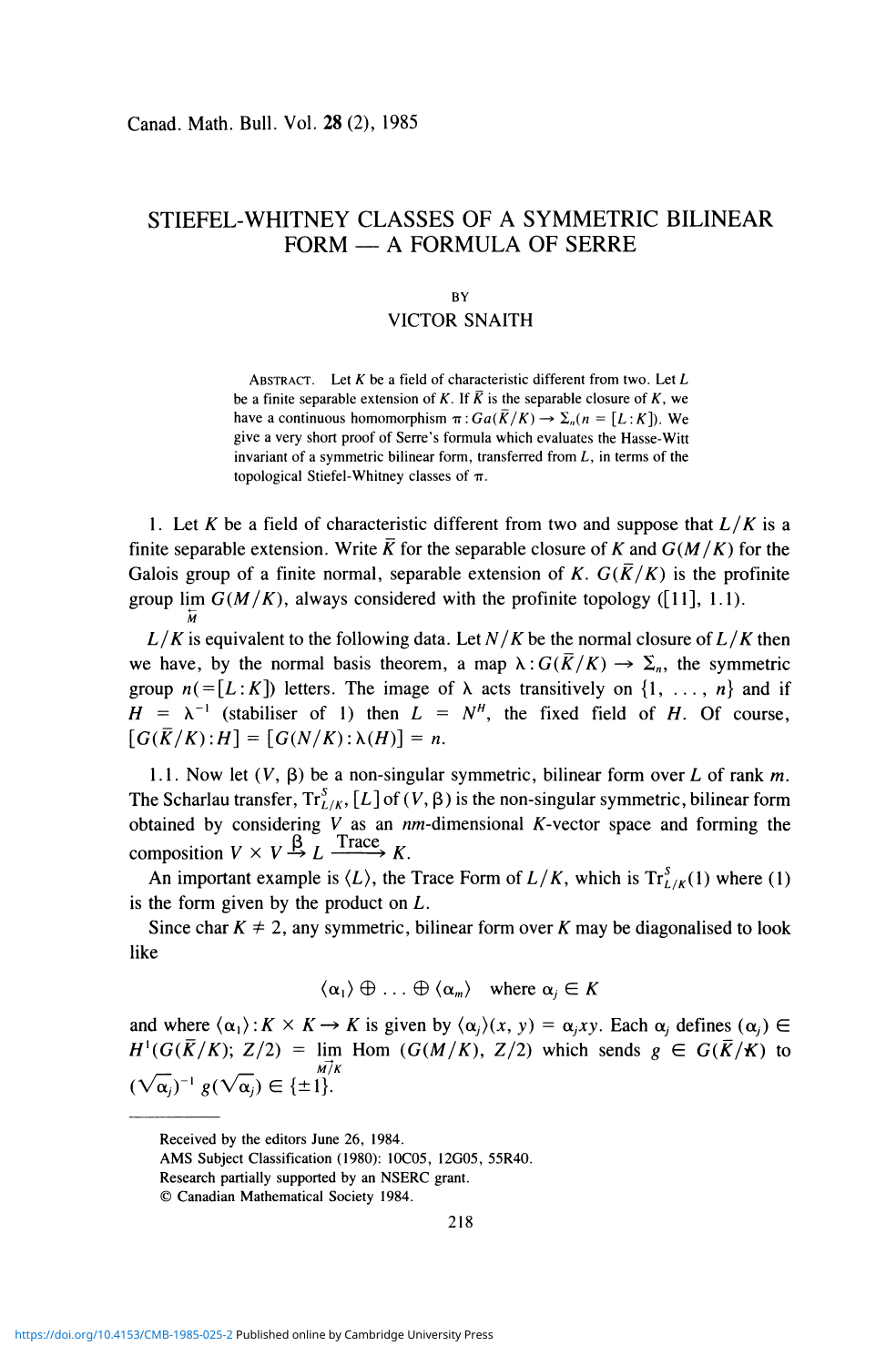1.2. DEFINITION. The *i-th Stiefel-Whitney class of*  $(V, \beta)$  ([3], [6]), *is defined to be* 

$$
w_i((V, \beta)) = \sigma_i((\alpha_1), (\alpha_2), \ldots, (\alpha_m)) \in H^i(G(\overline{K}/K); Z/2)
$$

where  $\sigma_i$  is the *i-th elementary symmetric function*.

1.3. REMARK. When K is a number field, the Witt class of  $(V, \beta) \in W(K)$  is entirely determined by rank  $(V, \beta)$ ,  $w_1(V, \beta)$ ,  $w_2(V, \beta)$  and signatures (see [6] for example).

1.4. By diagonalising a symmetric, bilinear form over  $L$ , we can consider it as giving rise to a representation  $[V, \beta]$ :  $G(\overline{K}/L) \rightarrow (Z/2)^m = {\pm 1}^m$  defined over any field for example, R, the real numbers. For if  $V \cong \langle \alpha_1 \rangle \oplus \ldots \oplus \langle \alpha_m \rangle$  then  $(\alpha_1) \oplus \ldots \oplus$  $(\alpha_m)$  is such a representation. Since  $\lceil G(\bar{K}/K) : G(\bar{K}/L) \rceil = n$  we may form the induced representation

$$
(1.5) \tTr_{L/K}^V([V, \beta]) = \mathbb{R}[G(\overline{K}/K)] \otimes_{\mathbb{R}[G(\overline{K}/L)]}[V, \beta].
$$

Of course, a real representation of  $G(\overline{K}/K)$  is entitled to Stiefel-Whitney classes in the topological sense  $(5, 8)$ .

The following attractive formulae are originally due to J-P. Serre [13]. I learnt of it from conversations with Pierre Conner. My proof, which is extremely short, is a product of a more general framework which I developed in order simultaneously to tackle (i) these formulae in higher dimensions and (ii) to obtain similar formulae for Milnor's  $K$ -theory characteristic classes. It seemed a good idea to isolate this result as my other material is monolithic and incomplete.

1.6. THEOREM. *Let L/K be a finite separable field extension of characteristic not equal to two. Let*  $(V, \beta)$  *be a non-singular, symmetric, bilinear form over L. Then* 

(i) 
$$
w_1(\text{Tr}_{L/K}^S(V, \beta)) = w_1(\text{Tr}_{L/K}^V[V, \beta]) \in H^1(G(\overline{K}/K); Z/2).
$$

(*ii*) 
$$
w_2(\text{Tr}_{L/K}^S(V, \beta)) = w_2(\text{Tr}_{L/K}^V[V, \beta]) + \text{rank}(V, \beta) \{(2)w_1(\text{Tr}_{L/K}^V(1))\}
$$

 $\in$   $H^2(G(\overline{K}/K); Z/2)$ .

$$
(iii) w3(TrL/KS(V, β)) = w3(TrL/EV(V, β]) + rank (V, β) {(2)w1(TrL/KV(1))× [w1(TrL/KV(1)) + w1(TrL/KV(V, β])]
$$

in  $H^3(G(\bar{K}/K); Z/2)$ .

1.7. In addition to the references given above, other references concerning symmetric, bilinear forms are [2], [7] and [9].

# 2. Proof of Theorem 1.6.

2.1. Recall, by Galois descent theory, that non-singular, symmetric, bilinear forms of rank *m* are classified by  $H^1(G(\overline{K}/K); O_m(\overline{K}))$  ([12], pp. 152-153). This in turn coincides with continuous homomorphisms  $f: G(\bar{K}/K) \to G(\bar{K}/K) \propto O_m(\bar{K})$  of the form  $f(g) = (g, \phi(g))$ , up to composition with an inner automorphism given by an element of  $O_m(\overline{K})$ . If  $(V, \beta)$  is a bilinear form, we choose a basis so that  $(V, \beta)$  is

<https://doi.org/10.4153/CMB-1985-025-2>Published online by Cambridge University Press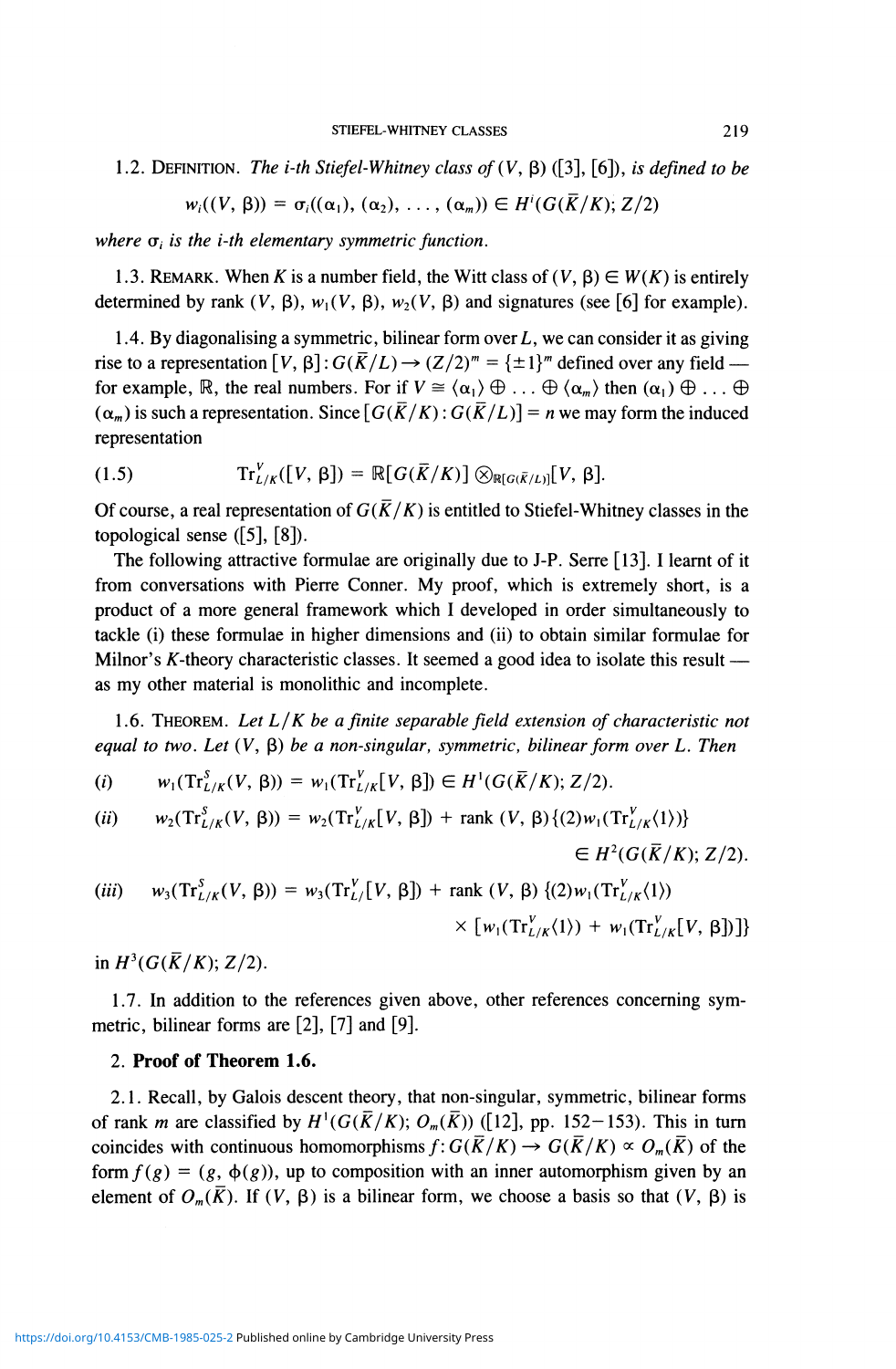# 220 **V. SNAITH [June**

given by a symmetric  $m \times m$  matrix  $B \in GL_m K$ , then choose  $A \in GL_m \overline{K}$  so that  $B = AA^T$  and set  $\phi(g) = A^{-1}g(A)$ . Notice that if  $(V, \beta) = \langle \alpha_1 \rangle \oplus ... \oplus \langle \alpha_m \rangle$ , then  $\phi$  is the diagonal homomorphism, diag  $((\alpha_1), \ldots, (\alpha_m))$ . For us,  $O_m(M) = \{X \in$  $GL_mM|XX^T=I_m\}.$ 

2.2. LEMMA. Under the conditions of 1.6, suppose  $(V, \beta)$  is represented by a diagonal homomorphism,  $\phi_{(V,\beta)}$ , as in 2.1, then  $\text{Tr}^{S}_{L/K}(V,\beta)$  is represented by  $f(s)$  =  $(g, Tr_{I/K}^V[V, \beta](g))$ , in the notation of (1.5).

PROOF. This is very straightforward — probably well-known to experts in quadratic forms — so I will give merely the key details.

In general if, as in 2.1,  $(V, \beta)$  is represented by  $B = AA^T$ , let  $v_1, \ldots, v_n$  be a basis for  $L/K$ . Form an  $nm \times nm$  matrix  $\tilde{A}$  consisting of  $n^2m \times m$  blocks. The  $(i, j)$ -th  $m \times m$  block in  $\tilde{A}$  is  $\hat{g}_i(v_iA)$  where  $\hat{g}_1, \ldots, \hat{g}_n$  are coset representatives for  $G(\overline{K}/K)/G(\overline{K}/L)$ . If C has  $(i, j)$ -th  $m \times m$  block  $\hat{g}_i(v_iA^{-1})$  and  $\langle L \rangle$  is the  $n \times n$  matrix of the trace form of  $L/K$ , then  $C(\langle L \rangle^{-1} \otimes I_m) = \tilde{A}^{-1}$ . One easily computes the representing cocyle for  $\text{Tr}^{S}_{L/K}(V, \beta)$  as this has matrix  $\tilde{A}\tilde{A}^T$ , using the consequences of the equation  $C(\langle L \rangle^{-1} \otimes I_m) \tilde{A} = I_{nm}$  to smooth the apparently complicated algebra.

2.3. Let  $\theta: O_m(M) \to M^*/M^{**}$  denote the Spinor norm ([9], p. 137), where  $M^{**}$ denotes the non-zero squares in M. We will need to recall that  $\theta$  is a homomorphism and on a permutation matrix,  $\sigma$ ,  $\theta(\sigma)$  is trivial if  $\sigma$  is even while  $\theta(\sigma) = 2$  if  $\sigma$  is odd. If  $\sigma \in \Sigma_m$   $\int Z/2$ , the wreath product of  $\Sigma_m$  with the diagonal group  $\{\pm 1\}^m$ , then  $\theta(\sigma)$ equals the Spinor norm of the image of  $\sigma$  in  $\Sigma_m$ . Finally, (c.f. [1], [9] and [4], p. 99), there are central extensions on which  $G(\overline{K}/K)$  acts through  $G(M/K)$ ,

$$
(2.4) \t\t Z/2 \to \operatorname{Pin}_m(M) \stackrel{\pi}{\to} NO_m(M),
$$

where  $NO<sub>m</sub>M = {X \in O<sub>m</sub>(M) | \theta(X) \equiv 1 \text{ mod } M^{**} \}.$   $G(M/K)$  acts trivial on ker  $(\pi)$ .

2.5. Choose a section  $f: O(\overline{K}) \to \text{Pin}(\overline{K})$  (so that  $\pi f(X) = X$ ) such that if  $X \in$  $O_m(\overline{K})$ , then  $f(X) \in \text{Pin}_m(K(\sqrt{\theta(X)}))$ . Define a 2-cochain

$$
\hat{w}_2 \in \mathrm{Map}((G(\overline{K}/K) \propto O(\overline{K}))^2, Z/2)
$$

by

$$
(2.6) \quad \hat{w}_2((x, X), (y, Y)) = f(X)x(f(Y)) [f(Xx(Y))]^{-1} \in \text{ker } \pi \cong Z/2.
$$

Here X,  $Y \in O(\overline{K})$ ,  $x, y \in G(\overline{K}/K)$ . Note that if X,  $Y \in O_m(M)$ , the expression (2.6) depends only on the images of x, y in  $G(M(\sqrt{\theta(X)}, \sqrt{\theta(Y)})/K)$ .

It is straightforward to verify that  $\hat{w}_2$  is a 2-cocyle. In addition, changing the section, *f*, changes  $\hat{w}_2$  only by the boundary of a 1-cochain of the form  $g : G(\overline{K}/K) \propto O(\overline{K}) \rightarrow$  $Z/2$  for which  $g(x, X)$  depends only on X.

2.7. COMPLETION OF THE PROOF OF 1.6. Firstly  $w_1$ :  $(x, X) \rightarrow$  det  $X \in \mathbb{Z}/2$  is a 1-cocyle in Map  $(G(\overline{K}/K) \propto O(\overline{K})$ ,  $Z/2$ ) which can be used to define  $w_1$ . For if  $(V, \beta)$  is classified by  $(1, \phi)$ :  $G(\overline{K}/K) \rightarrow G(\overline{K}/K) \propto O_m(\overline{K})$ , then  $w_1(1, \phi)$  clearly represents  $w_1(V, \beta)$  in  $H^1(G(\overline{K}/K); Z/2)$ . From 2.2, 1.6(*i*) follows at once.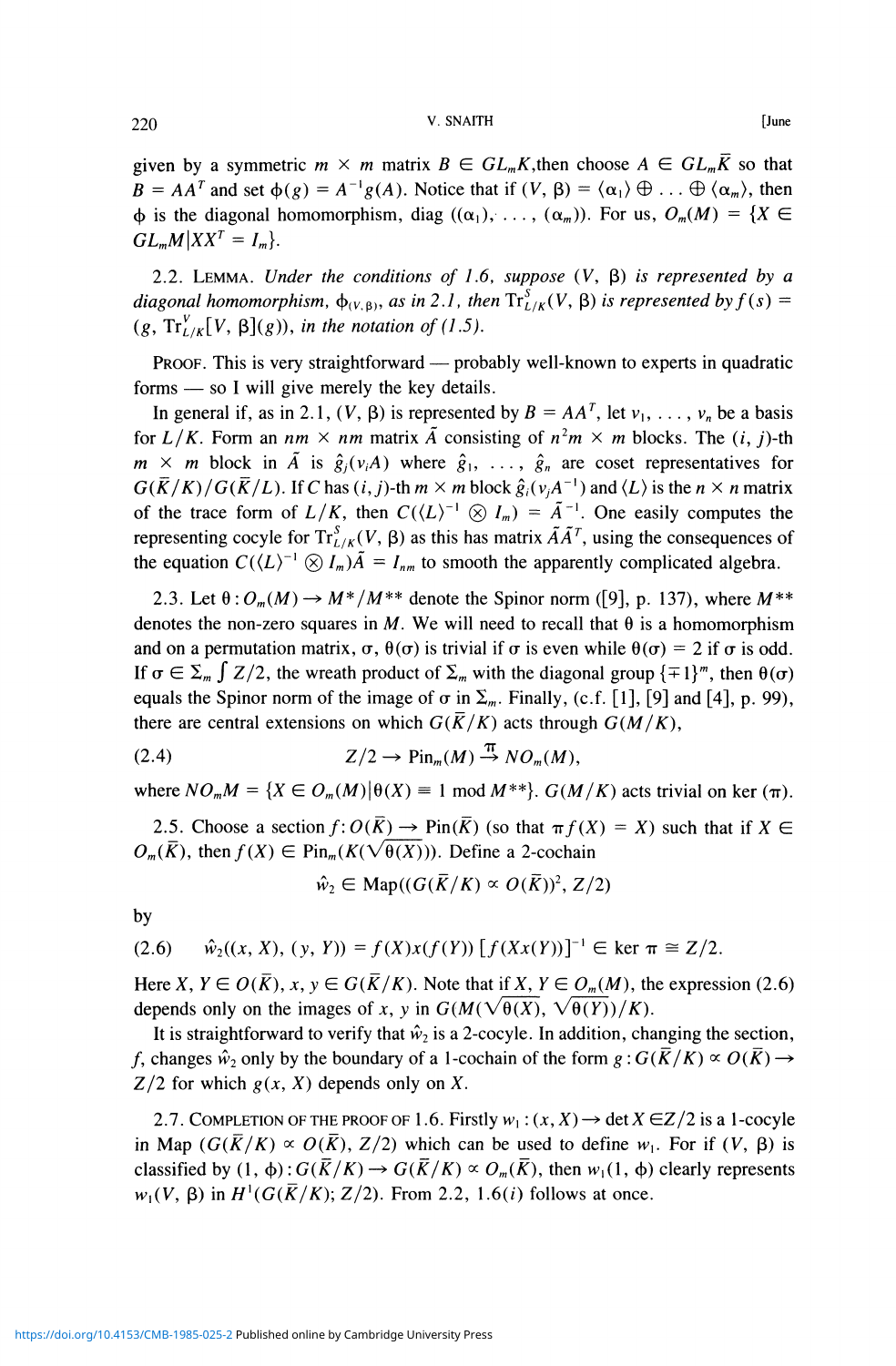In addition, 1.6(*iii*) follows by applying  $Sq^1$  to the formula for  $w_2(\text{Tr}^S_{L/K}(V, \beta))$ . Here we use  $Sq^1(w_2) = w_3 + w_1w_2$  for both types of Stiefel-Whitney classes and that  $(2)^2 = 0$  since 2 is a norm from  $K(\sqrt{2})$ .

Next I claim that assigning  $(V, \beta)$  to  $\hat{w}_2(1, \phi)$  defines  $w_2(V, \beta) \in$  $H^2(G(\overline{K}/K):Z/2)$ . Observe that, by 2.5,  $\hat{w}_2(1, \phi)$  is indeed a continuous cocyle. To verify the claim, we may assume  $\phi(g) \in {\pm 1}^m \subset O_m(\overline{K})$ , then as  $G(\overline{K}/K)$  acts trivially on  $\phi(g)$ , (2.6) shows us that

$$
\hat{w}_2(1, \phi)(g_1, g_2) = f(\phi(g_1))f(\phi(g_2))[f(\phi(g_1g_2))]^{-1}.
$$

This is  $\phi^*$  of the class in  $H^2(\{\pm 1\}^m; Z/2)$  which classifies the restriction of (2.4) to  $\{\pm 1\}^m$ . However, in ([10], 4), the 2-cocyle of this extra-special 2-extension is explicitly computed, from which we see that if  $\phi(g) = \text{diag}(\alpha_1(g), \ldots, \alpha_m(g))$ , then  $\hat{w}_2(1, \phi)$ represents  $\sum_{i \leq j} (\alpha_i)(\alpha_j)$ .

To complete the proof, it remains, by 2.2, only to evaluate  $\hat{w}_2(1, Tr_{L/K}^V[V, \beta])$ . To do this, we observe that  $\hat{w}_2$  defines a class,  $\tilde{w}_2$ , in

$$
H^2(G(M/K)\times O(K); Z/2) \equiv \bigoplus_{a=0}^2 H^a(G(M/K); Z/2) \otimes H^{2-a}(O(K); Z/2),
$$

for any finite Galois extension  $M/K$  and we wish to evaluate  $\Delta^*(1 \otimes \text{Tr}_{L/K}^V[V, \beta])\tilde{w}_2$ where  $\Delta^*$  is the cup product.

Consider the  $H^2(O(K); Z/2)$  component of  $\tilde{w}_2$ . If K were  $\overline{\mathbb{R}}$ , the real numbers, then from (2.6) we see that  $\tilde{w}_2$  has  $H^2(O(K); Z/2)$ -component equal to  $1 \otimes w_2^{\text{top}}$  where  $w_2^{\text{top}}$ is the topological 2nd Stiefel-Whitney class (here we appeal again to the fact that (2.6) restricts on (1)  $\times$  { $\pm$ 1}<sup>*m*</sup> to the 2-cocyle of ([10], 4)). However, *K* is not, in general, equal to R. Nevertheless, the homomorphism  $Tr_{L/K}^{V}[V, \beta]$  lands in the monoidal subgroup  $S = \sum_{nm} \int (\pm 1)$  in  $O_{nm}(K)$  and the pullback of the  $H^2(O(K); Z/2)$ -component of  $\tilde{w}_2$  to *S* is equal to the restriction of  $w_2^{\text{top}}$  to *S*. Hence this component contributes  $w_2(\text{Tr}_{L/K}^V[V, \beta]).$ 

Next observe that (2.6) implies that the  $H^2(G(M/K), Z/2)$ -component of  $\tilde{w}_2$  is trivial. Finally, we come to the  $H^1(G(M/K); Z/2) \otimes H^1(O(K); Z/2)$  component the (1, 1)-component — of  $\tilde{w}_2$ . Suppose in (2.6) that  $X = I$ ,  $y = 1$  and  $Y \in \Sigma$ ,  $\int {\pm 1}$ is a monoidal matrix (like  $Tr_{L/K}^V[V, \beta](g)$ ). We may write *Y* as a product of transpositions of the canonical basis of  $K'$  — a reflection in the plane perpendicular to a unit vector of the form  $1/\sqrt{2}(e_i - e_i)$  and of reflections in planes perpendicular to some  $e_i$ . If  $T_x$  denotes the reflection in the plane perpendicular to a unit vector x, then  $Y =$  $T_{x_1}T_{x_2} \ldots T_{x_n}$  lifts to  $f(Y) = x_1 \circ x_2 \circ \ldots \circ x_n \in \text{Pin}_1(K(\sqrt{2}))$  (see [1], or [4], p. 73) where  $(- \circ -)$  is Clifford multiplication. Hence, by (2.6),  $\tilde{w}_2((x, 1), (1, Y)) =$  $(x(\sqrt{2})/\sqrt{2})^{\epsilon}$  where  $\epsilon$  is the determinant of the image of  $Y \in \Sigma_{\epsilon} \int {\pm 1}$  in  $\Sigma_{\epsilon}$ . In the case of  $Y = \text{Tr}_{L/K}^V[V, \beta](g)$ ,  $\epsilon$  is given by  $\epsilon = (\text{det } \text{Tr}_{L/K}^V(1) (g))^{\text{rank}(V, \beta)}$ , which completes the proof.

2.8. REMARK. A recent result of Merkurjev-Suslin states that, for a  $K$  of characteristic not equal to two, the norm residue symbol [6],

$$
K_2(K)\otimes Z/2\to H^2(G(\overline{K}/K);Z/2),
$$